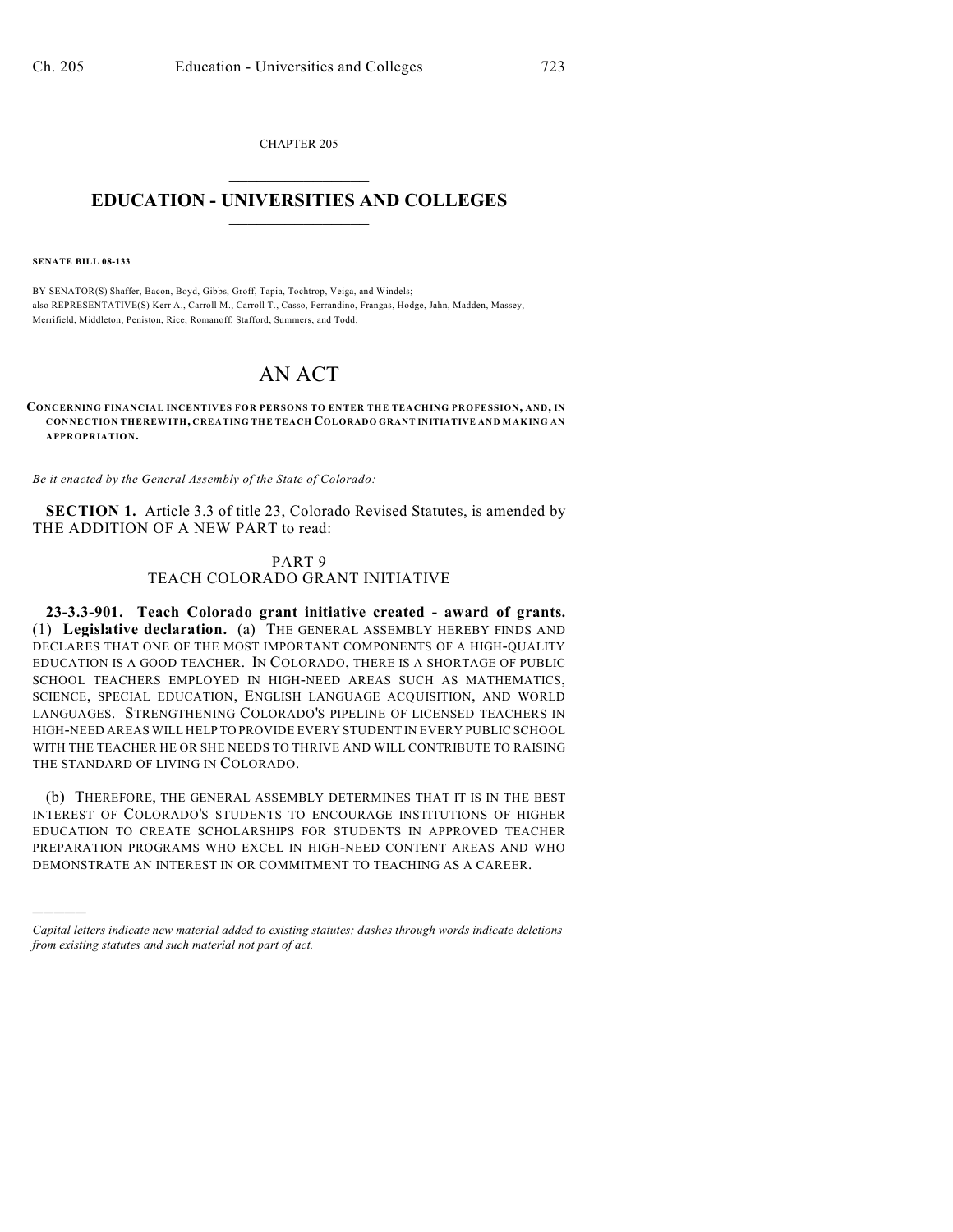(2) AS USED IN THIS PART 9, UNLESS THE CONTEXT OTHERWISE REQUIRES:

(a) "APPROVED TEACHER PREPARATION PROGRAM" MEANS AN APPROVED TEACHER PREPARATION PROGRAM AS DEFINED IN SECTION 23-1-121 (1) (a).

(b) "BOCES" MEANS A BOARD OF COOPERATIVE SERVICES AS DEFINED IN SECTION 22-5-103 (2), C.R.S.

(c) "DEPARTMENT" MEANS THE DEPARTMENT OF HIGHER EDUCATION CREATED AND EXISTING PURSUANT TO SECTION 24-1-114, C.R.S.

(d) "INSTITUTION OF HIGHER EDUCATION" MEANS A PUBLIC INSTITUTION OF HIGHER EDUCATION OPERATING IN THIS STATE THAT IS SUPPORTED IN WHOLE OR IN PART BY GENERAL FUND MONEYS.

(e) "SCHOOL DISTRICT" MEANS A SCHOOL DISTRICT IN COLORADO ORGANIZED AND EXISTING PURSUANT TO LAW. "SCHOOL DISTRICT" DOES NOT INCLUDE A JUNIOR COLLEGE DISTRICT.

(3) (a) THERE IS HEREBY CREATED IN THE DEPARTMENT THE TEACH COLORADO GRANT INITIATIVE TO PROVIDE MONEYS FOR USE IN REDUCING THE FINANCIAL BARRIERS TO ENTERING THE TEACHING PROFESSION, SUPPORTING HIGH-ABILITY STUDENTS WHO HAVE DEMONSTRATED A COMMITMENT TO THE TEACHING PROFESSION, AND ATTRACTING HIGH-ABILITY STUDENTS IN HIGH-NEED CONTENT AREAS INTO THE TEACHING PROFESSION. THE COMMISSION SHALL ADOPT GUIDELINES PURSUANT TO WHICH AN INSTITUTION OF HIGHER EDUCATION MAY SUBMIT AN APPLICATION FOR A GRANT FROM THE TEACH COLORADO GRANT INITIATIVE TO USE IN FUNDING SCHOLARSHIPS TO ASSIST PERSONS IN ENTERING THE TEACHING PROFESSION. AT A MINIMUM, AN INSTITUTION'S APPLICATION SHALL INCLUDE A DESCRIPTION OF THE SCHOLARSHIPS, INCLUDING STUDENT ELIGIBILITY, IDENTIFICATION OF THE HIGH-NEED CONTENT AREAS OR OTHER HIGH-NEED AREAS THAT WILL BE ADDRESSED THROUGH THE AWARD OF SCHOLARSHIPS, EXPECTATIONS THAT WILL BE IMPOSED ON THE RECIPIENTS, AND THE AMOUNT OF SCHOLARSHIP MONEY TO BE AWARDED TO EACH RECIPIENT.

(b) IN ADMINISTERING THE TEACH COLORADO GRANT INITIATIVE, THE DEPARTMENT SHALL ANNUALLY COLLABORATE WITH THE DEPARTMENT OF EDUCATION TO DETERMINE THE HIGH-NEED CONTENT AREAS, WHICH MAY INCLUDE, BUT NEED NOT BE LIMITED TO, MATHEMATICS, SCIENCE, SPECIAL EDUCATION, ENGLISH LANGUAGE ACQUISITION, AND WORLD LANGUAGES. THE DEPARTMENT SHALL ANNUALLY PUBLICIZE TO THE INSTITUTIONS OF HIGHER EDUCATION THE CONTENT AREAS THAT ARE CONSIDERED TO BE HIGH-NEED AREAS.

(c) IN DESIGNING A SCHOLARSHIP, AN INSTITUTION OF HIGHER EDUCATION THAT IS SEEKING FUNDING FROM THE TEACH COLORADO GRANT INITIATIVE MAY INCLUDE STUDENTS WHO ARE SEEKING A BACCALAUREATE DEGREE AND HAVE ENROLLED IN AN APPROVED TEACHER PREPARATION PROGRAM, STUDENTS WHO DEMONSTRATE EXCELLENCE IN A HIGH-NEED CONTENT AREA AND ARE CONSIDERING ENROLLING IN AN APPROVED TEACHER PREPARATION PROGRAM, AND STUDENTS WHO HAVE COMPLETED A BACCALAUREATE DEGREE OR HIGHER AND HAVE ENROLLED OR ARE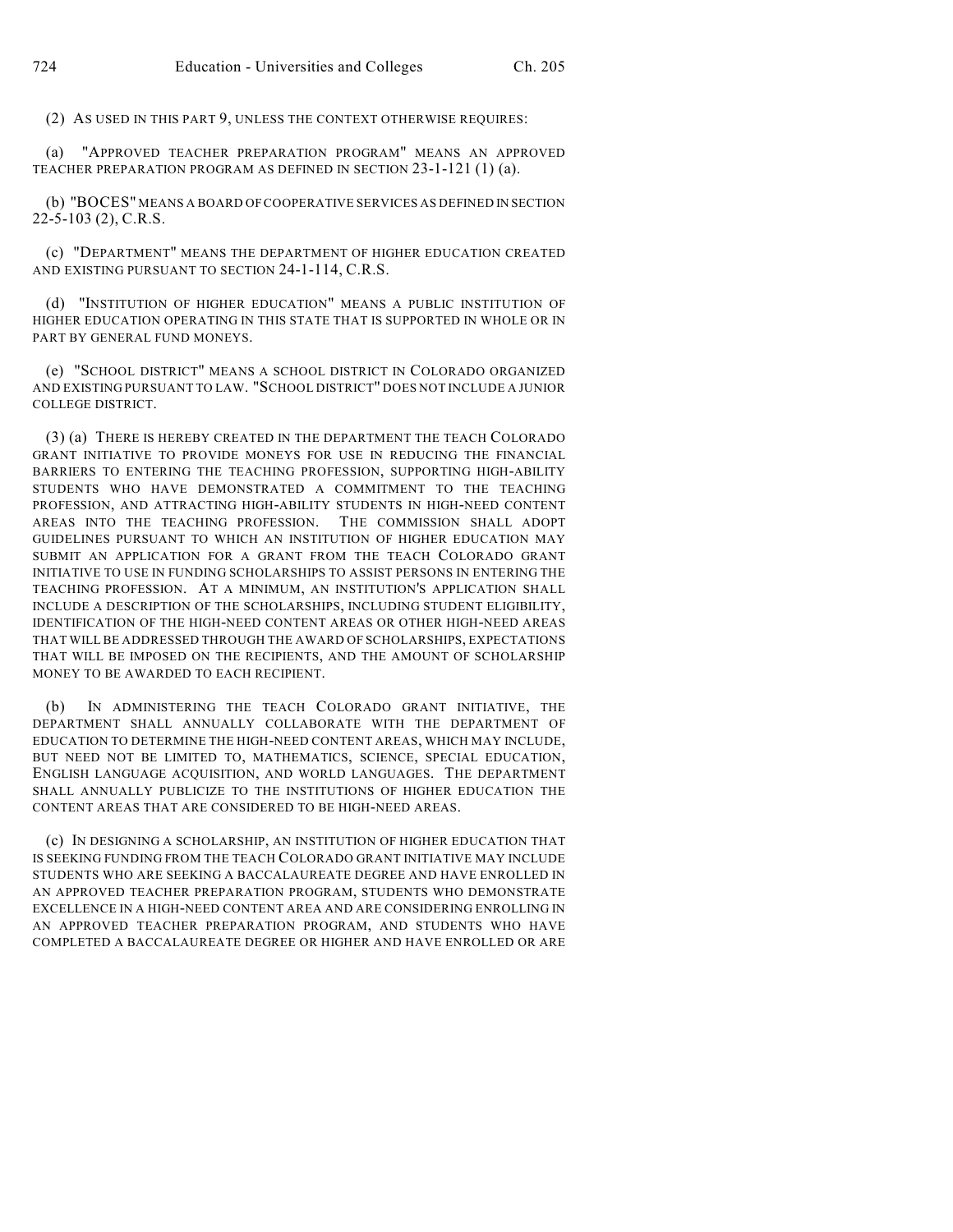CONSIDERING ENROLLING IN AN APPROVED TEACHER PREPARATION PROGRAM. SCHOLARSHIP MONEYS SHALL NOT BE PAID ON BEHALF OF A STUDENT UNTIL THE STUDENT HAS ENROLLED IN AN APPROVED TEACHER PREPARATION PROGRAM.

(d) THE COMMISSION SHALL ADOPT SUCH ADDITIONAL GUIDELINES AS MAY BE NECESSARY FOR ADMINISTRATION OF THE TEACH COLORADO GRANT INITIATIVE, INCLUDING BUT NOT LIMITED TO THE APPLICATION PROCESS, CRITERIA FOR AWARDING GRANTS IN ADDITION TO THOSE SPECIFIED IN SUBSECTION (4) OF THIS SECTION, AND THE AMOUNT OF GRANTS TO BE AWARDED.

(4) IN AWARDING GRANTS THROUGH THE TEACH COLORADO GRANT INITIATIVE, THE DEPARTMENT SHALL GIVE SPECIAL CONSIDERATION TO SCHOLARSHIPS THAT:

(a) ARE DESIGNED TO CREATE A PARTNERSHIP BETWEEN TWO INSTITUTIONS OF HIGHER EDUCATION, ONE OF WHICH DOES NOT HAVE AN APPROVED TEACHER PREPARATION PROGRAM BUT HAS STUDENTS WHO HAVE DEMONSTRATED ACADEMIC EXCELLENCE IN ONE OR MORE HIGH-NEED CONTENT AREAS AND HAVE EXPRESSED AN INTEREST IN ENTERING THE TEACHING PROFESSION;

(b) ARE DESIGNED TO CREATE A PARTNERSHIP BETWEEN THE INSTITUTION OF HIGHER EDUCATION AND ONE OR MORE SCHOOL DISTRICTS OR BOCES THAT HAVE A SHORTAGE OF TEACHERS IN HIGH-NEED CONTENT AREAS;

(c) ARE DESIGNED TO MEET THE NEEDS OF RURAL OR HIGH-POVERTY SCHOOLS, SCHOOL DISTRICTS, OR BOCES, AS IDENTIFIED BY THE DEPARTMENT OF EDUCATION; OR

(d) REQUIRE EACH SCHOLARSHIP RECIPIENT TO COMMIT TO COMPLETING HIS OR HER STUDENT TEACHING IN A RURAL OR HIGH-POVERTY SCHOOL, SCHOOL DISTRICT, OR BOCES, AS IDENTIFIED BY THE DEPARTMENT OF EDUCATION.

(5) THE AMOUNT OF A SCHOLARSHIP AWARDED TO AN INDIVIDUAL STUDENT BY AN INSTITUTION OF HIGHER EDUCATION PURSUANT TO A TEACH COLORADO GRANT SHALL NOT EXCEED THE AMOUNT OF IN-STATE TUITION CHARGED BY THE INSTITUTION FOR THIRTY SEMESTER HOURS OF CREDIT.

(6) ON OR BEFORE FEBRUARY 1, 2009, AND ON OR BEFORE FEBRUARY 1 EACH YEAR THEREAFTER, THE COMMISSION SHALL REPORT TO THE EDUCATION COMMITTEES OF THE SENATE AND THE HOUSE OF REPRESENTATIVES, OR ANY SUCCESSOR COMMITTEES, CONCERNING THE NUMBER OF INSTITUTIONS OF HIGHER EDUCATION RECEIVING TEACH COLORADO GRANTS PURSUANT TO THIS SECTION, THE AMOUNT OF THE GRANTS AWARDED, THE NUMBER OF STUDENTS RECEIVING SCHOLARSHIPS THROUGH GRANTS AWARDED PURSUANT TO THIS SECTION, AND A GENERAL SUMMARY OF THE SCHOLARSHIPS FUNDED THROUGH GRANTS AWARDED PURSUANT TO THIS SECTION.

(7) IN ADDITION TO ANY GENERAL FUNDS APPROPRIATED BY THE GENERAL ASSEMBLY TO THE DEPARTMENT FOR THE IMPLEMENTATION OF THE TEACH COLORADO GRANT INITIATIVE, THE DEPARTMENT IS AUTHORIZED TO SEEK AND ACCEPT GIFTS, GRANTS, AND DONATIONS FROM PRIVATE AND PUBLIC SOURCES FOR THE IMPLEMENTATION OF THE TEACH COLORADO GRANT INITIATIVE.